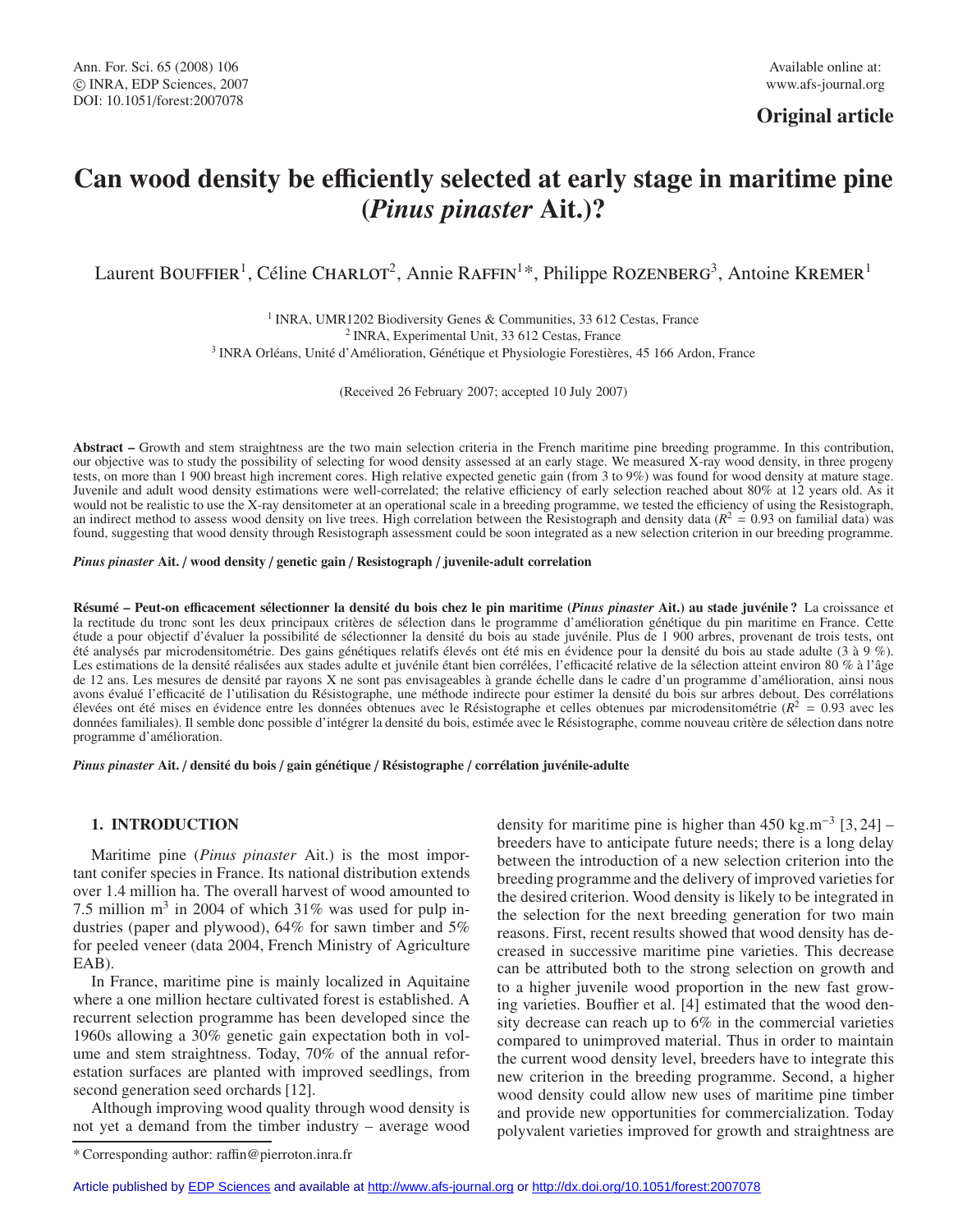|                      |                  | Rousset                            | Hermitage                          | Pissos           |
|----------------------|------------------|------------------------------------|------------------------------------|------------------|
| Plantation year      |                  | 1974                               | 1975                               | 1992             |
| Age at sampling time |                  | 30                                 | 29                                 | 12               |
| Families             |                  | 74                                 | 261                                | 129              |
| Complete blocks      |                  | 5                                  | 4                                  | 5                |
| Trees per plot       |                  | 3 to 19                            | 3, 6 or 9                          | 10               |
| Seedlings            |                  | Bare-roots                         | Bare-roots                         | Containers       |
| Plantation density   |                  | $4 \text{ m} \times 1.1 \text{ m}$ | $4 \text{ m} \times 1.1 \text{ m}$ | $4 m \times 2 m$ |
| Fertilisation        |                  | 120 units per ha                   |                                    | 60 units per ha  |
| Sampling procedure   | Families         | 44                                 | 51                                 | 51               |
|                      | Trees per family | 11 to 17                           | 10 to 12                           | 14 to 15         |
|                      | Increment cores  | 625                                | 532                                | 764              |

**Table I.** Description of progeny tests and sampling procedure.

available. In the future, varieties adapted to specific end uses, such as high wood density varieties, could be developed.

In this study, we assessed wood density using indirect X-ray microdensity analyses, a common and reliable method [21,24, 28]. But the X-ray density assessment, both time-consuming and relatively expensive, is not usable at an operational scale in a breeding programme. As a faster and cheaper method, the Pilodyn tool has been proposed to assess wood density in progeny tests [14, 19, 35]. The Pilodyn penetrometer is an indirect tool for measuring wood density. It is a hand-held instrument which propels a spring-loaded needle into the wood. Depth of needle penetration is read directly from the instrument, and is assumed to be well correlated with wood density. The Pilodyn penetrometer is generally used at breast height, with or without removal of a bark patch. Significant correlations between wood density and Pilodyn depth of needle penetration have been reported for different species. Wang et al. [32] found a correlation of –0.52 in 10-year-old lodgepole pine. Genetic correlations between –0.80 and –0.95 have also been reported in 20-year-old loblolly pine [29], in 12 year-old Douglas-fir [19], in 15-year-old interior spruce [35] and in 7-year-old *Eucalyptus nitens* [14]. Pilodyn heritability ranges from low (0.22) to high values (0.80) [14, 19, 29, 35]. Other studies did not show any significant correlation between wood density and Pilodyn depth of needle penetration such as Livingston et al. [22] in 24-year-old sitka spruce and Villeneuve et al. [31] in 8 to 15-year-old Black spruce. In *Pinus pinaster*, Notivol et al. [26] found a high correlation (–0.73) between Pilodyn depth of needle penetration and wood density in 34-year-old trees from different provenances. But Aguiar et al. [1] in Portugal and Pot et al. [28] in France reported respectively no correlation in 12-year-old trees and a very low phenotypic correlation in 14-year-old trees. Moreover, both found no genetic effect for Pilodyn depth of needle penetration. Therefore it appears that Pilodyn is not a reliable tool for wood density assessment in young *Pinus pinaster* trees. We investigated another tool, the Resistograph, to indirectly estimate wood density in large experimental tests. This method is based on the measure of the drilling resistance of a needle driven with a constant force into a tree. Using this

recent promising tool, first encouraging results were reported for *Pinus taeda* [18], Douglas-fir [6] and *Pinus radiata*, *Pinus caribaea*, *Eucalyptus globulus*, *Eucalyptus urophylla* [10].

Our objective in this contribution is to evaluate the possibility to select for wood density in maritime pine at a juvenile stage. We shall estimate the genetic gains that can be expected at the adult stage when selecting at a juvenile stage. We will then explore whether the Resistograph is a reliable measurement method to be used in the maritime pine breeding programme.

#### **2. MATERIALS AND METHODS**

# **2.1. Plant material**

Wood density was assessed in three half-sib progeny tests (Rousset, Hermitage and Pissos). Detailed descriptions of the tests are given elsewhere [3] and we report only their main characteristics here (Tab. I). Rousset and Hermitage are respectively 30 and 29 years old, which is considered a mature stage for maritime pine, rotation age varying in the South-West of France between 40 and 50 years old. Pissos is 12 years old which corresponds to the age of genetic selection for growth as well as the first thinning age.

#### **2.2. Growth and density measurements**

Wood density was assessed on 44 to 51 families per test and a mean of 14 trees per family (Tab. I). In winter 2004, one increment core was collected from each tree at breast height from pith to bark with a 5 mm diameter increment borer. We actually often sampled several times the same tree to collect a core including the pith or a core passing close to the pith. The samples were cut to a constant thickness of 2 mm using a double blade saw. Then resins were removed after soaking in pentane for 24 h. Wood density was measured using an indirect-reading X-ray densitometer [27]. The radial density profile was obtained by analysing the scanned images with WinDEN-DRO software [33]. Ring limits were automatically determined then manually checked and corrected using this software. For each density profile, we estimated ring width (RW) and ring density (RD).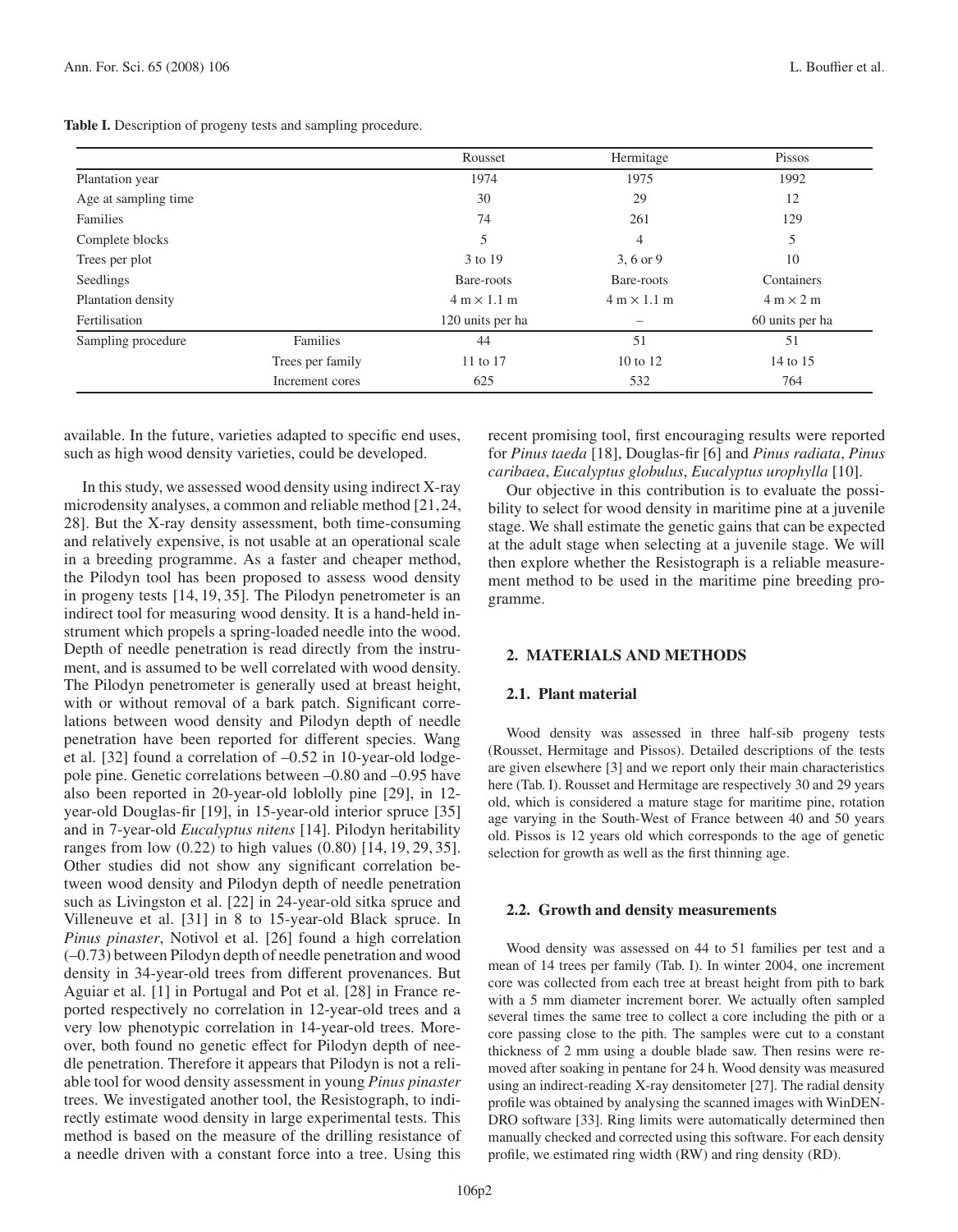

**Figure 1.** Example of Resistograph profile obtained on an Hermitage tree. Resistograph profiles were integrated on the 5 cm section delimited by the two grey dotted lines.

Analyses were conducted on cumulative data. The wood density averages for each core age were obtained as the mean values of annual growth rings present at breast height in the sample up to that age weighted by their respective width.

#### **2.3. Resistograph measurements**

Wood density was also indirectly estimated with the Resistograph F-300S manufactured by IML (Instrumenta Mechanik Labor GmbH, Germany; http://www.iml.de). The Resistograph is based on a drilling resistance measuring method: a drilling needle penetrates into the wood with a constant advance speed and the drilling resistance is recorded each 0.1 mm. This tool was equipped with a powerful battery allowing several hours charge. Resistance profiles stored in the electronic unit were downloaded with the software F-tools provided with the Resistograph.

Two tests were chosen for the Resistograph measures: one at a mature stage (Hermitage) and one at the selection stage (Pissos). In winter 2005, trees were drilled at 5 to 10 cm above the hole of the increment core. Two adjacent Resistograph measures were performed per tree (data called *resisto*1 and *resisto*2): holes were about 5 cm spaced. Each Resistograph profile was processed by integrating the amplitude curve of the first five centimetres segment from the bark with the software Interesis from Xyloméca (http://perso.orange.fr/xylomeca). As an example, one profile is presented in Figure 1. Only the five first centimetres were considered for two main reasons. The first one is that, above this limit, profiles display an increasing trend in resistance [10] with less distinct ring boundaries. This unreliable measure above 5 cm can be explained by the presence of sawdust in the hole and the fact that the needle can bend when it travels trough the wood. The second one is that we consider a measure usable at an operational scale i.e. fast enough (200 trees/day).

Trees exhibiting a large discrepancy between *resisto*1 and *resisto*2 were removed from the analysis. The threshold of discrepancy was 0.50, i.e. trees for which the following index was larger than 0.50 were discarded:

$$
\frac{|resisto1 - resisto2|}{resisto1} \ge 0.50.
$$

Consequently 3.1% of the trees sampled at Hermitage (respectively 7.9% at Pissos) were not considered in this study. Two Resistograph measurements are necessary to eliminate outlier values (probably due to knots, resin pockets or other abnormalities in the wood). We will henceforth call *resisto* the mean value between *resisto*1 and *resisto*2.

Repeatability of Resistograph measures was estimated as the coefficient of determination of the following analysis of variance:

 $Y_{ii} = \mu + T_i + \varepsilon_{ii}$  where  $Y_{ii}$  is a Resistograph measure,  $\mu$  the general mean,  $T_i$  the tree effect and  $\varepsilon_{ii}$  the residuals.

The Resistograph assessments were made one year after the density measures. Hence there is no exact ring correspondence between the Resistograph and the density profiles. As the contribution of the last ring to the 5 cm long Resistograph segment is very small (mean ring widths in 2004 were 2.2 mm at Hermitage and 2.8 mm at Pissos), it does not strongly modify the Resistograph estimation.

#### **2.4. Statistical analyses**

Growth, wood density and Resistograph data were analysed with the following linear mixed model:

$$
Y_{ijk} = \mu + b_i + F_j + b \times F_{ij} + \varepsilon_{ijk}
$$

where  $Y_{ijk}$  is the phenotypic individual observation,  $\mu$  the general mean,  $b_i$  the block effect,  $F_j$  the family effect and  $\varepsilon_{ijk}$  the residuals, *b* was considered as a fixed effect, while *F* and  $b \times F$  were treated as random effects.

The different variance components were estimated according to quantitative genetic models. The phenotypic variance was estimated as  $\sigma_P^2 = \sigma_F^2 + \sigma_{bxF}^2 + \sigma_{error}^2$  where  $\sigma_F^2$  is the family variance,  $\sigma_{bxF}^2$  the interaction block  $\times$  family variance and  $\sigma_{\text{error}}^2$  the residual variance. Families were half-sibs, therefore the genetic variance was estimated as  $\sigma_A^2 = 4 \times \sigma_F^2$ .

The phenotypic correlation  $(r_P)$  and genetic correlation  $(r_G)$  between a wood density trait, *x*, and a growth trait, y, were estimated as follows:

$$
r_P = \frac{\text{Cov}_P(x, y)}{\sqrt{\sigma_{Px}^2 \times \sigma_{Py}^2}} \text{ and } r_G = \frac{\text{Cov}_A(x, y)}{\sqrt{\sigma_{Ax}^2 \times \sigma_{Ay}^2}}
$$

where  $Cov<sub>P</sub>(x, y)$  and  $Cov<sub>A</sub>(x, y)$  are the phenotypic covariance and additive genetic covariance between traits *x* and y, respectively.

Analyses were conducted with the restricted maximum-likelihood method using the software ASReml [11] and standard errors were calculated following Gilmour et al. [11].

#### **2.5. Predicted genetic gain and relative e**ffi**ciency**

Relative genetic gain was estimated by dividing the expected response (*R*) by the mean of the trait considered and expressed as a percentage. R was calculated under three different methods of selection [9]: individual, familial and combined selection. Theoretically, familial selection is more efficient than individual selection for low heritability and inversely for high heritability [5]. Based on our data, genetic gains are very similar whatever the selection strategy considered, probably due to moderate heritabilities. Thus, we will only present results for the individual selection.

For individual selection:

$$
R = i \times \sigma_P \times h^2
$$

with:  $i = 1.4$  (selection of the 20% best units);

 $\sigma_P$  = phenotypic standard deviation;

 $h^2$  = individual heritability.

Indirect selection is evaluated using relative efficiency (*RE*) defined by Falconer [9]:

 $RE = r_{G_j-m} \times \frac{h_{jueenile}}{h_{matrix}}$  for individual selection with:  $h_{matter}$  = square root of heritability at mature age;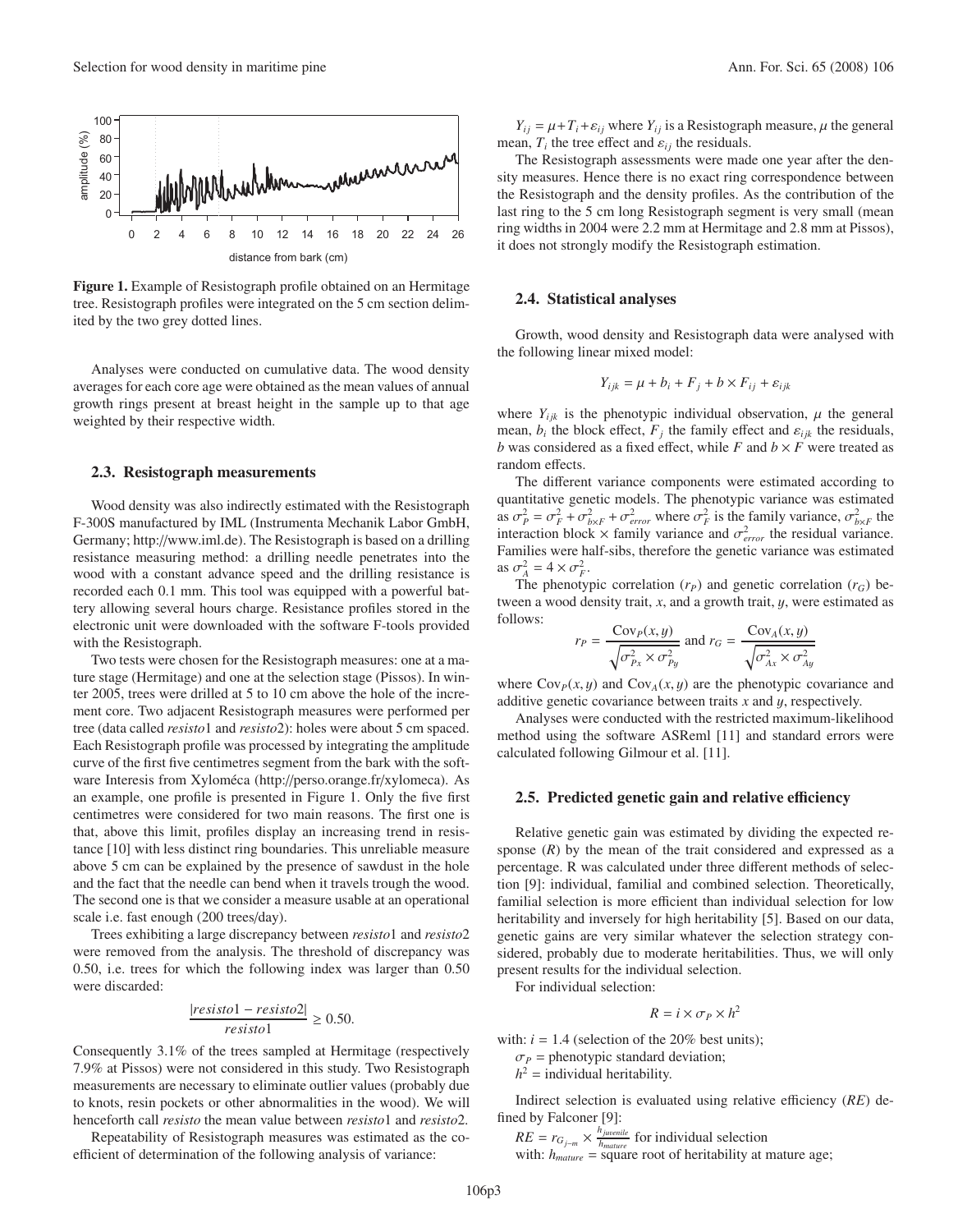**Figure 2.** Variation of heritability, phenotypic coefficient of variation and individual genetic gain for ring density and ring width according to cumulative age at Rousset. Genetic gain is calculated as the percentage of the mean for the trait considered. This gain is expressed, for each tree age, for a selection at the same age. RD: ring density; RW: ring width.

 $h_{\text{juvenile}}$  = square root of heritability at juvenile age;

 $r_{G_{i-m}}$  = genetic correlation between juvenile and mature ages.

Thus *RE* is the percentage of the expected response if selection is made at juvenile age instead of mature age. *RE* was also used to evaluate the efficiency of Resistograph assessments compared to wood density measurements.

# **3. RESULTS**

## **3.1. Expected genetic gain and its components for wood density vs. growth**

Genetic gain and its components (heritability and phenotypic coefficient of variation) were estimated for ring density (RD) and ring width (RW) based on the annual cumulative data. We present results only for Rousset in Figure 2, as trends were similar for the two other tests.

Even if the heritability and coefficient of variation are different depending on the test and on tree age – this consideration is discussed in a previous article [3] – we always observed a higher heritability and a lower coefficient of variation for RD compared to RW.

At mature age (30 and 29 years old), relative genetic gain based on individual selection  $(i = 1.4)$  is 9% at Rousset for RD and RW, 3% for RD and 6% for RW at Hermitage. For the Pissos test, relative genetic gains expected at 12 years old are 6% for both characters.

Gains at juvenile age are high for RW at Rousset but ageage correlations are low for age under 8 (see below).

**Figure 3.** Age – age correlations for ring density and ring width at Rousset (a) and Hermitage (b). Correlations are estimated between age n (cumulative data from pith to ring corresponding to age n) and mature age (cumulative data from pith to ring corresponding to age 30 and 29 for respectively Rousset and Hermitage). RD: ring density; RW: ring width;  $r_P$ : phenotypic correlation;  $r_G$ : genotypic correlation; Log-likelihood of the model does not converge for RW up to age 12 at Hermitage.

#### **3.2. Age-age correlations**

Age-age correlation should be theoretically estimated on different trees to handle uncorrelated residuals. But from the breeding viewpoint, we are also interested in determining correlations on the same tree samples. Breeders actually need to define at which age a character can be measured i.e. well correlated to its adult assessment.

Age-age correlations are presented in Figure 3 for the two older tests (Rousset and Hermitage). For each year, we report *rP* and *rG* for RD and RW between the trait value estimated until the year considered and its assessment based on the whole profile (i.e. 30 years for Rousset and 29 years for Hermitage). Both traits show similar trends: the correlation is high even at juvenile age (higher than 0.4 at 6 years old) and increases rapidly. At Rousset, between 8 and 18 years old, correlations are higher for RD than RW whereas the correlations are comparable at Hermitage. At 12 years, genetic correlation for RD is 0.92 at Rousset and 0.72 at Hermitage.

Table II also presents age-age correlations for RD and RW but here juvenile and mature data are independent in the way that we actually compared the wood section before 16 years old with the one after 16 years old. The results are different depending on the character considered: higher values are observed for RD ( $r_P = 0.80$  at Rousset and  $r_P = 0.74$  at Hermitage) than for RW ( $r_P = 0.47$  at Rousset and  $r_P = 0.49$  at Hermitage).



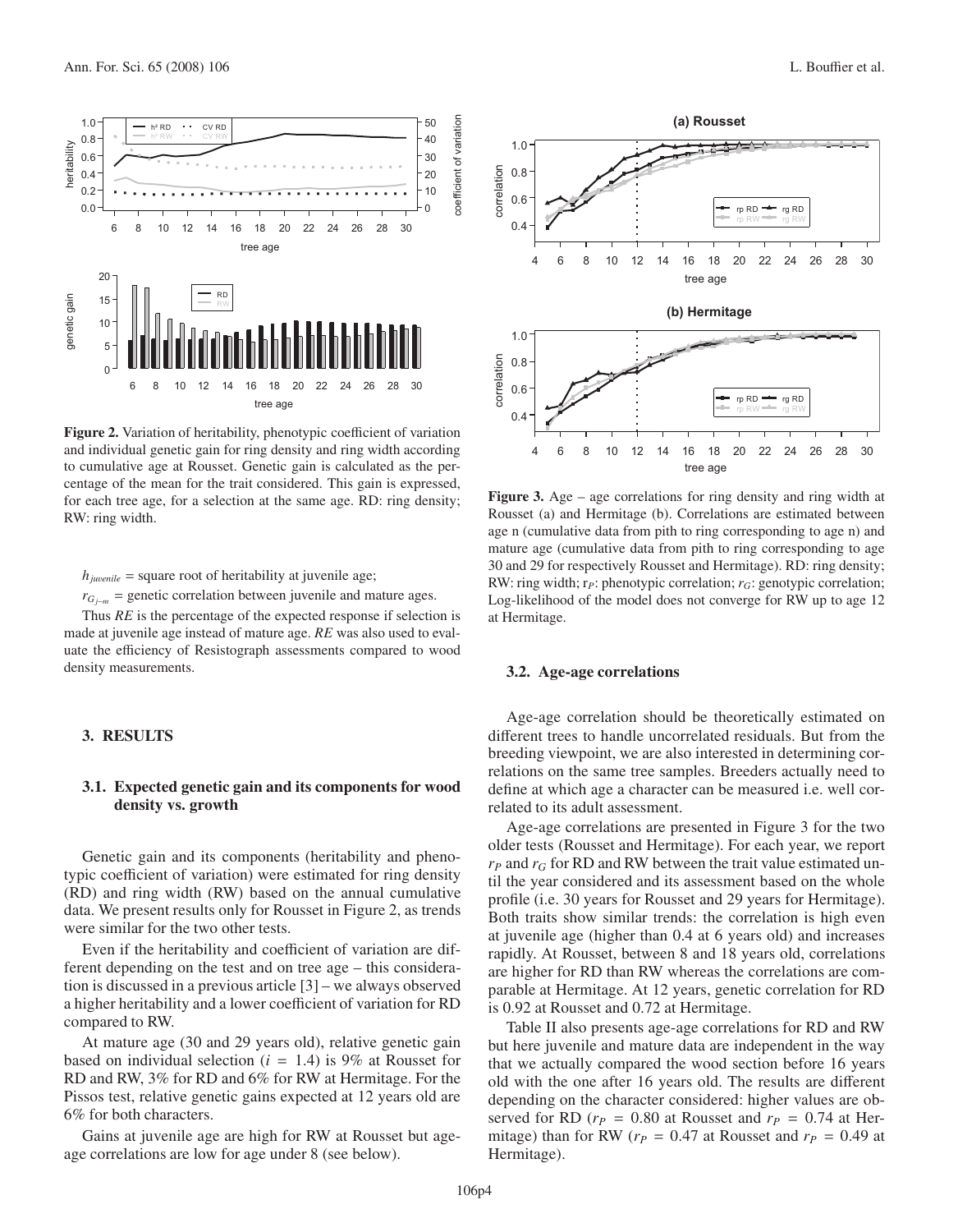|            | Rousset    |            | Hermitage  |            |
|------------|------------|------------|------------|------------|
|            | <b>RD</b>  | RW         | RD         | <b>RW</b>  |
| $r_P$ (SE) | 0.80(0.02) | 0.47(0.03) | 0.74(0.02) | 0.49(0.03) |
| $r_G$ (SE) | 0.98(0.03) | 0.71(0.25) | 0.67(0.16) | 0.44(0.28) |

Table II. Correlations between ring section before 16 years and ring section after 16 years.

RD: ring density; RW: ring width;  $r_P$ : phenotypic correlation;  $r_G$ : genotypic correlation; SE: standard error.

**Table III.** Correlations between Resistograph and wood density data and heritability estimates at the individual level.

|                   |                       | Hermitage  | <b>Pissos</b> |
|-------------------|-----------------------|------------|---------------|
|                   | $resistol-resistol$   | 0.79(0.02) | 0.77(0.01)    |
| $r_P$ (SE)        | <i>resisto</i> -RDtot | 0.64(0.03) | 0.70(0.02)    |
|                   | resisto-RD5cm         | 0.64(0.03) | 0.69(0.02)    |
|                   | $resistol-resistol$   | 0.98(0.02) | 0.96(0.02)    |
| $r_G$ (SE)        | resisto-RDtot         | 0.87(0.12) | 0.95(0.05)    |
|                   | resisto-RD5cm         | 0.83(0.12) | 0.96(0.05)    |
| Heritability (SE) | resisto               | 0.32(0.18) | 0.43(0.16)    |
|                   | <b>RDtot</b>          | 0.27(0.16) | 0.61(0.17)    |

*Resisto*1 and *resisto*2: two Resistograph measures of the same tree; *resisto*: mean between resisto1 and *resisto*2; RDtot: mean ring density from pith to bark; RD5cm: mean ring density of the first 5 cm from the bark; *rP*: phenotypic correlation; *rG*: genotypic correlation; SE: standard error.

#### **3.3. Relative e**ffi**ciency for wood density and ring width**

Relative efficiencies of early selection vs. selection at the adult stage were estimated for individual selection at successive ages (data not shown). Relative efficiency is higher for RD than RW, particularly at Hermitage. At 12 years, relative efficiency at Rousset is 79% for RD (respectively 71% for RW) and is 83% at Hermitage for RD (respectively 70% for RW).

# **3.4. Relation between wood density and Resistograph data**

Repeatability between the two Resistograph measures, obtained on the same tree, is high: 0.87 at Hermitage and 0.86 at Pissos, estimated using data on all sampled trees. After excluding the unreliable measures (see Sect. 2), repeatability reaches 0.89 in both tests.

Correlations between Resistograph and wood density data at the individual level are reported in Table III. The Resistograph data are well correlated both with the density based on the first 5 cm from the bark and with the entire profile  $(r_G$  is higher than 0.80 in both tests). The phenotypic correlation can be well visualised in Figure 4a where individuals from both tests are represented ( $r^2 = 0.41$  at Hermitage,  $r^2 = 0.50$  at Pissos and  $r^2 = 0.73$  using both tests). The coefficient of determination *r*<sup>2</sup> between *resito* and RD5cm increases if we consider familial data (Fig. 4b):  $r^2 = 0.52$  at Hermitage,  $r^2 = 0.76$ at Pissos and  $r^2 = 0.93$  using both tests. Moreover the "test" has no significant effect ( $p$  value = 0.11 with an analysis of



**Figure 4.** Correlation between wood density and Resistograph measures based on individual (a) and familial data (b). RD5cm: mean wood density on the first 5 cm from the bark; *resisto*: mean between the two Resistograph measures on the first 5 cm from the bark.

covariance) on the correlation between wood density and Resistograph measures.

## **4. DISCUSSION**

#### **4.1. High genetic gains expected for wood density**

Depending on the test, genetic gains expected for RD, considering a selection of the 20% best individuals, vary from 3 to 9% of the mean wood density. These gains appear almost constant whatever the age considered. As often observed by other authors [7,36], RD is more heritable but less variable than RW, thus, RD and RW display similar expected gains.

Wood density gains presented here are those obtained when density is the only selection criterion. If wood density is selected for in the maritime pine breeding programme, it is likely to be integrated in a global index together with growth and stem straightness to breed for polyvalent varieties. Although we observed a wood density decrease in the varieties of successive generations improved for growth, density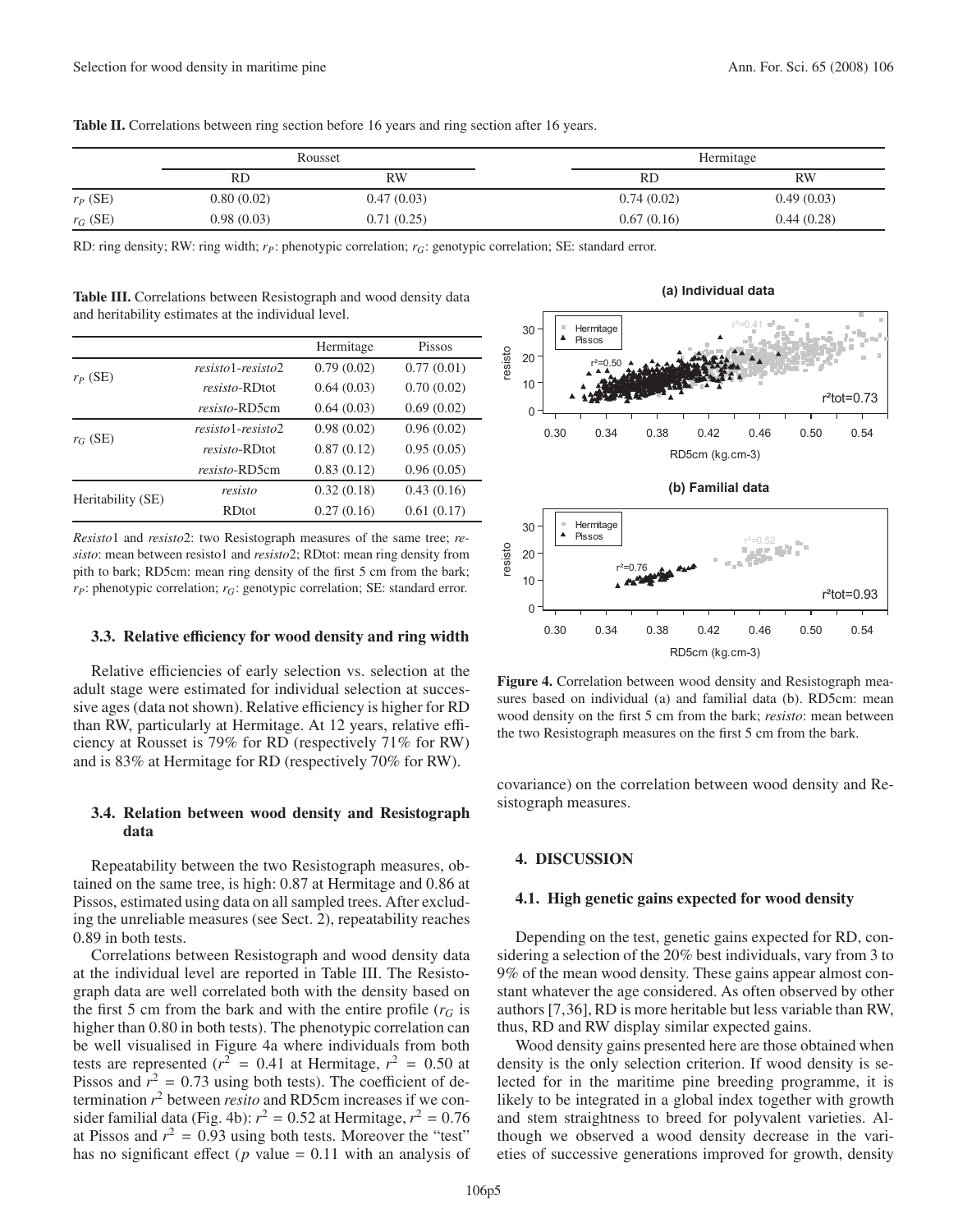appears weakly negatively correlated with growth. For example, for Rousset at 10 years, the genetic correlation was –0.30  $(SE = 0.27)$  between height and RD, and  $-0.01$   $(SE = 0.28)$ between RW and RD [4]. Thus it seems feasible to improve growth and stabilize or increase wood density at the same time.

# **4.2. Juvenile wood density is a reliable predictor of overall wood density**

As mentioned by Vargas-Hernandez and Adams [30], ageage correlations can be evaluated with different approaches depending on the section of the profile that is used: the whole core, individual growth rings or aggregated growth rings. This makes it difficult to compare results between studies. In this contribution, we chose to compute age-age correlations by taking into account all the rings from the pith up to the ring of the considered age. The values for RD and RW used are therefore those that would have been obtained if increment core samples were taken every year at breast height.

## *4.2.1. Favourable age-age correlation*

Age-age correlations are high for RD and RW. At 12 years of age, which is about the current selection age for growth and form, genetic correlation for RD is higher than 0.70 whatever the test considered. These results are in agreement with previous studies. In *Pinus pinaster*, genetic correlations have been established previously only on young trees; Louzada and Fonseca [24] found genetic correlations between earlier ages and cambial age 13 from 0.94 to 1. Kumar and Lee [20], Li and Wu [21] and Wu et al. [34] worked on rotation-aged radiata pine: genetic correlations superior to 0.8 were reported from cambial age 3 to 15 depending on the test. Similar results have also been found on 25 years old *Pinus taeda* [16, 23], on Norway spruce [17] and on Douglas-fir [30]. Juvenileadult correlations were studied on Douglas-fir from 50 to 71 years old by McKimmy and Campbell [25] and Gonzales and Richards [13]: they reported correlations from 0.68 to 0.95 depending on the core section considered.

Age-age correlation for RD is higher than for RW at Rousset, particularly between 8 and 18 years, but they are comparable at Hermitage. Better age-age correlation for wood density than growth traits have been reported in several studies [21, 24, 25]. This may be partially explained by the fact that heritability for wood density is higher than for ring width (Fig. 2).

Moreover, phenotypic correlations are of the same magnitude as genetic correlations (Fig. 3), suggesting that the cause of the correlation is mainly genetic and not dependent on the environment. Our data confirm previous studies [16,21,23,30] in this regard. The high correlation between juvenile and mature wood density may suggest that, for this trait, the same clusters of genes act during tree development.

# *4.2.2. High relative e*ffi*ciency*

Our data do not allow estimation of relative efficiency based on the harvest age which is currently at about 45 years for French maritime pine. We estimated relative efficiency based on 30 years (Rousset) and 29 years (Hermitage) data. As wood density does not change much for mature age [37], relative efficiency presented in this study is probably close to that which would have been calculated using an older reference age.

The high relative efficiency for RD found in our study results from a combined effect of high juvenile–mature correlation and a relatively constant heritability through development. High *RE* for wood density appears as a general result in other species. Vargas-Hernandez and Adams [30] found a relative efficiency of 79% at 7 years compared with 15 years old on Douglas-fir. In *Pinus radiata*, similar results were also reported [20, 21, 34]. If we consider the current selection age (12 years old), relative efficiency for RD is higher than for RW particularly at Hermitage because of a null heritability for RW during the first years.

RD exhibits both high genetic gain and high relative efficiency at selection age. Thus, based on these results, juvenile selection is feasible for wood density in French maritime pine. The efficiency of juvenile selection for this trait should be even higher than for growth selection. Many authors have also concluded that juvenile selection is feasible for wood density in different pine species: Gwaze et al. [16], Atwood et al. [2] and Loo and Tauer [23] on *Pinus taeda*, Li and Wu [21] and Kumar and Lee [20] on *Pinus radiata*.

# *4.2.3. Feasible selection on a section of rings*

When age-age correlations are estimated between cumulative data, autocorrelations are induced because one character is included in the other. Here, we showed that juvenile–mature correlation remains high for RD even if we consider different ring sections (Tab. II). Whatever the species considered, similar results were found for wood density [8, 15, 23, 30]. These results indicate that sampling only a few rings for assessments of wood density is adequate, thus permitting ease future high throughput measurements in breeding programmes. This suggestion was further evaluated by comparing correlation between wood density over the first centimetres from the bark and over the whole core for Hermitage and Pissos. Figure 5 shows that if we consider the first five centimetres from the bark, the phenotypic and genetic correlations are close to 1. Figure 5 also shows the variation of the number of rings present in the 5 cm section from the bark. A mean of 10 rings are present at Pissos whereas 16 rings occur at Hermitage. This difference comes from age difference between the two tests; Pissos is younger so the ring widths are larger. Whatever the number of rings taken into account, the high correlation suggests that, for operational purpose, assessments of wood density can be limited to the first 5 cm from the bark.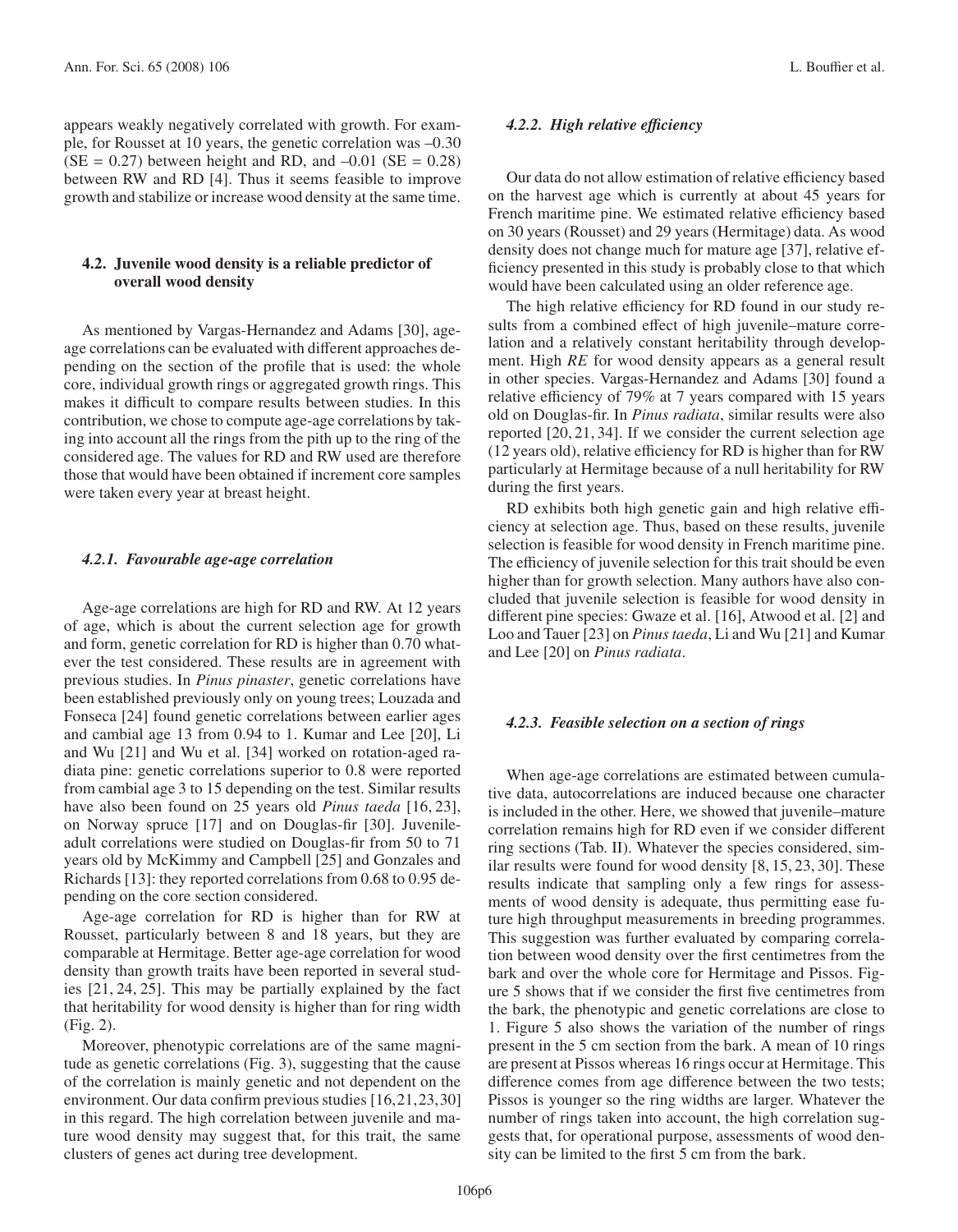



**Figure 5.** Correlation between wood density estimated from 1 to 5 cm from the bark and from the whole profile at Hermitage (a) and Pissos (b). Mean number of rings from the bark is also reported.  $r_P$ : phenotypic correlation;  $r_G$ : genotypic correlation.

# **4.3. Resistograph: a useful tool for operational wood density assessment in breeding programmes**

Our results suggest that wood density could be used as a selection criterion and may be assessed on the last formed rings at a juvenile age. However X-ray wood density assessment is time consuming and too expensive to be used for large scale measurements in a breeding programme. In the introduction, we reported studies showing that Pilodyn penetrometer was not efficient enough to estimate wood density in maritime pine. Consequently we tested another tool allowing indirect wood density estimation, the Resistograph.

Resistograph measures were taken over the first 5 cm from the bark in a trade-off between accuracy and time efficiency. Even if repeatability of Resistograph measures is high, we decided to consider two measures per tree in order to remove outlier values. Thus each individual Resistograph data is a mean between two measures. Correlations between Resistograph data and wood density estimated over the same core section or over the whole profile are similar because those two last traits are well-correlated. Moreover the high correlation between Resistograph data and density suggests that the Resistograph can be a useful tool for wood density assessments in breeding programmes. Correlations based on individual data are high and are improved when they are computed on mean familial data (Fig. 4). Efficiency of indirect selection for wood density with the Resistograph at the individual level is high, reaching 95% at Hermitage and 80% at Pissos (based on estimates in Tab. III). Although Hermitage and Pissos present different wood density ranges, our analysis demonstrated that Resistograph can predict wood density over a wide density scale with the same linear regression. The linear regression was estimated only at two sites and it is recommended to be verified at other sites.

Chantre and Rozenberg [6] found a good correlation between Resistograph and wood density assessments ( $r = 0.62$ ) on 42 Douglas-fir at 23 years. Gantz [10] evaluated the Resistograph in two softwood (*Pinus radiata* and *Pinus caribaea*) and two hardwood (*Eucalyptus globulus* and *Eucalyptus urophylla*) species at a juvenile stage (i.e. from 4 to 16 years). Resistograph measures were moderately correlated with density data (from 0.30 to 0.78) but genetic correlations were close to 1. Isik and Li [18] studied the use of Resistograph for wood density selection on 11-year-old *Pinus taeda*. The low phenotypic correlation (0.12) at four sites between Resistograph data and wood density contrasts with the high genetic correlation  $(0.95)$ .

To sum up, phenotypic correlations appear weaker in other species than maritime pine suggesting a larger environmental effect.

Wood quality is often well-predicted by wood density. In this contribution, we show that this trait is moderately variable but highly heritable and it can be selected at juvenile stage. The use of indirect measurements with the Resistograph would allow the rapid integration of wood density into the French maritime pine breeding programme.

**Acknowledgements:** We wish to thank Bernard Issenhut, Christophe Gauvrit, Laurent Severin, Henri Bignalet from the INRA Pierroton Experimental Unit and Dominique Charon from INRA UMR BIOGECO for their help to collect the increment cores and for Resistograph measurements. Michel Sartore, from INRA UMR EPHYSE, improved Resistograph tool for large scale measures. We thank also Pierre Alazard from AFOCEL for establishing and maintaining the Pissos plantation. All microdensity X-ray photographs were obtained at INRA Orléans by Frédéric Millier. We also appreciated discussions throughout the project with Gérard Nepveu from INRA Nancy. This work was supported by funding from the French Ministry of Agriculture and the Région Aquitaine by way of the GIS "Pin Maritime du Futur".

# **REFERENCES**

- [1] Aguiar A., Almeida M.H., Borralho N., Genetic control of growth, wood density and stem characteristics of *Pinus pinaster* in Portugal, Silva Lusitana 11 (2003) 131–139.
- [2] Atwood R.A., White T.L., Huber D.A., Genetic parameters and gains for growth and wood properties in Florida source loblolly pine in the southeastern United States, Can. J. For. Res. 32 (2002) 1025– 1038.
- [3] Bouffier L., Rozenberg P., Raffin A., Kremer A., Wood density variability in successive breeding populations of maritime pine, Can. J. For. Res. (submitted).
- [4] Bouffier L., Raffin A., Rozenberg P., Meredieu C., Kremer A., What are the consequences of growth selection on wood density in the French maritime pine breeding programme? Tree Genet. Genomes (submitted).
- [5] Burdon R.D., Kumar S., Forwards versus backwards selection: trade-offs between expected genetic gain and risk avoidance, N.Z. J. For. Sci. 34 (2004) 3–21.
- [6] Chantre G., Rozenberg P., Can drill resistance profiles (Resistograph) lead to within-profile and within-ring density parameters in Douglas-fir wood? in: Proc. of CTIA – IUFRO International Wood Quality Workshop: Timber Management Toward Wood Quality and End-Product Value, Québec, 18–22 August 1997, pp. 41–47.